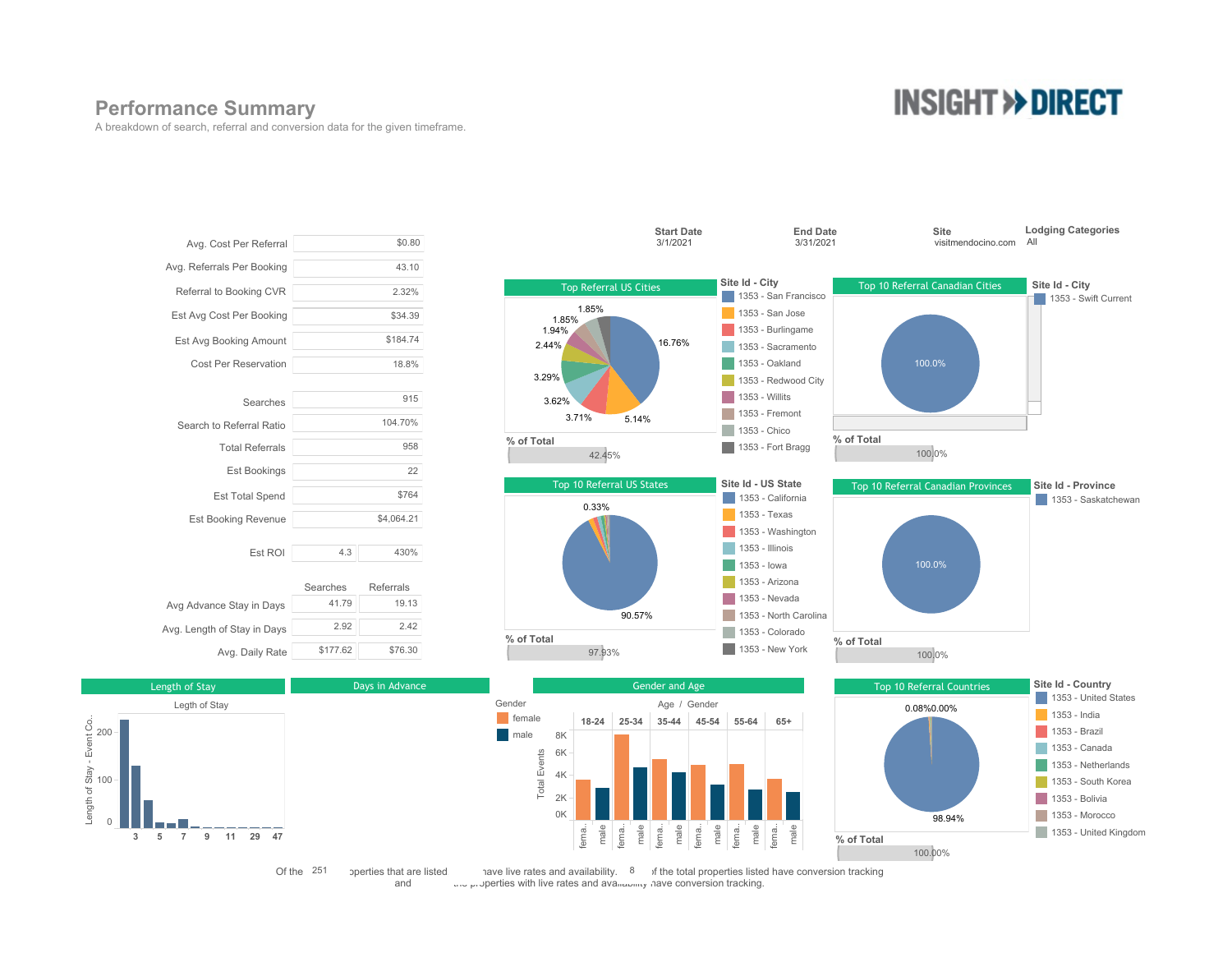### **Search and Add-On Summary**

A further analysis of searches and referral data from additional engines.

# **INSIGHT >> DIRECT**

#### powered by simpleview.



\*Total Widget Loads is the number of times a widget appears on a site. Unique Widget Load is the total number of unique events (widget load) per session within the given date range. A session is a group of interactions that take place on a website within a given time frame. By default, a session expires after 30 minutes of inactivity, at midnight or when there is a campaign change.

\*\*\*Data collected through Google Analytics trackers placed on the widget and results page.

\*\*\*\*Re-searches are all searches following the initial search.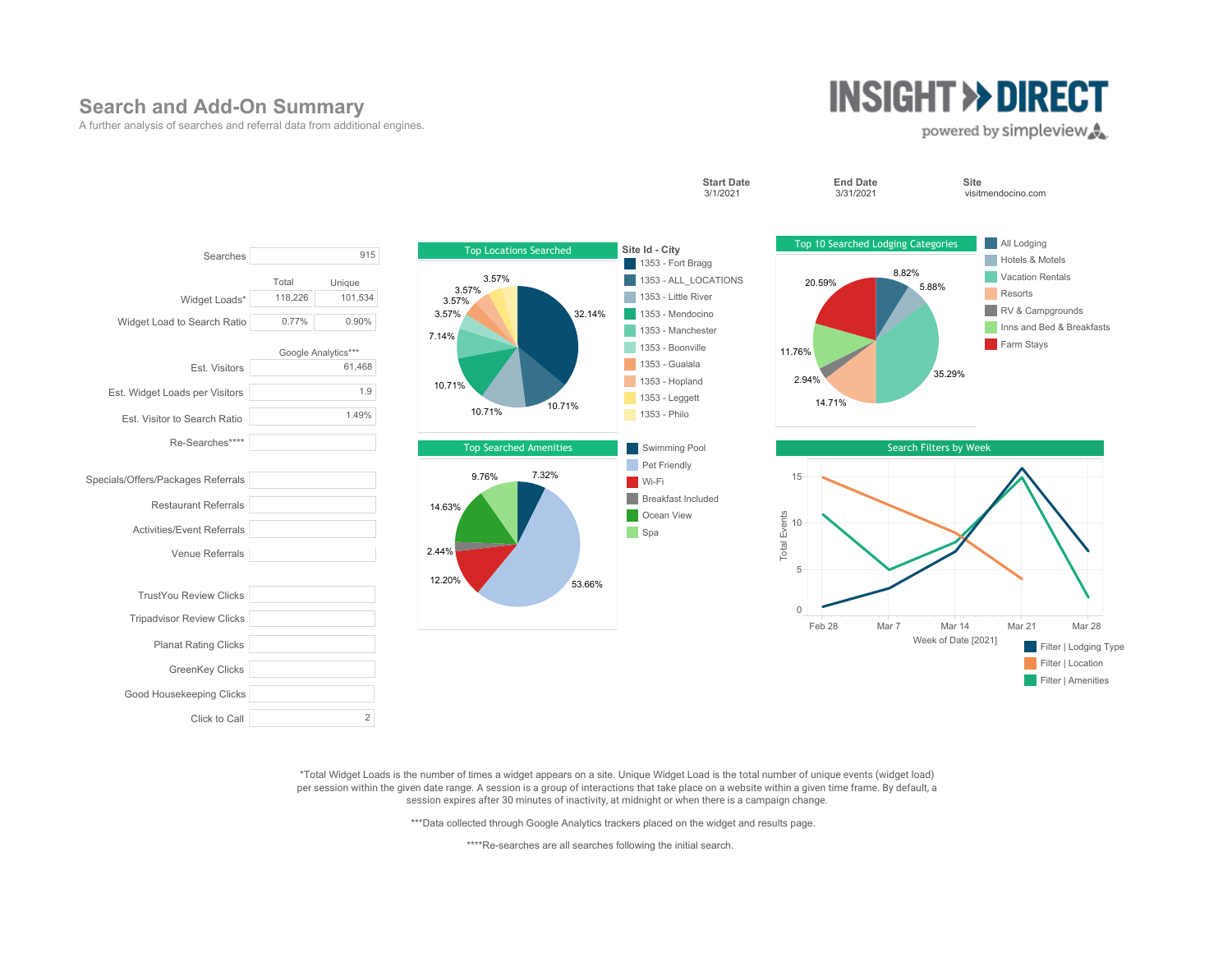### **Year-Over-Year Search and Referral Summary**



An evaluation of search and referral trends on a year-over-year basis.

**Site** visitmendocino.com